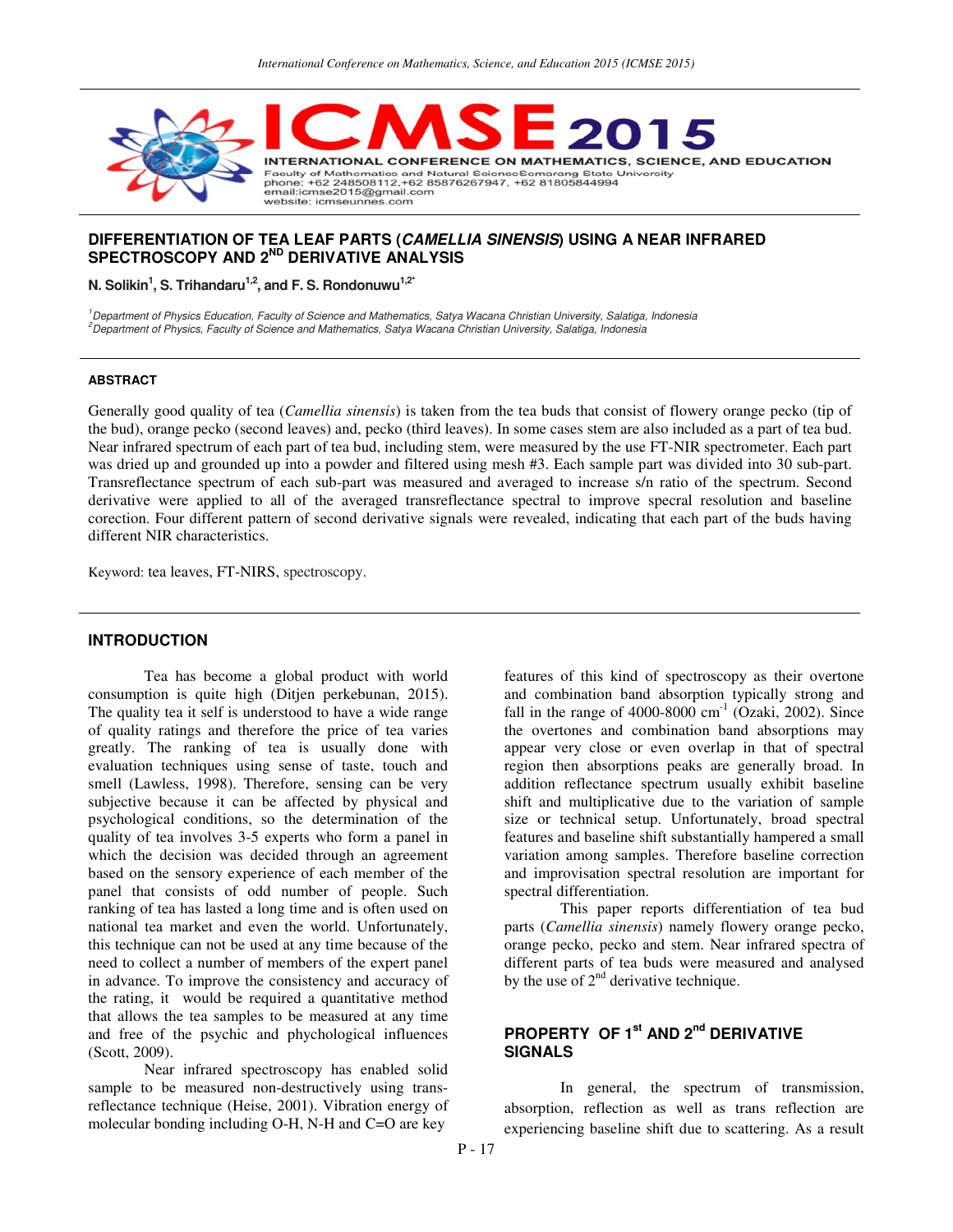of this baseline shift, the relative height among the spectrum is difficult to be compared. Baseline shift can be corrected by performing the first derivative of the spectrum. Figure 1 (top panel) shows a simulation of two different spectra, i.e. a spectrum with a single Gausian function (blue) which has a peak at  $x = 20$  and a spectrum of the superposition of two Gaussian amplitude contrast to the peak is at position  $x = 20$  and  $x = 30$  (red). Superposition spectrum of the two Gaussian has a higher baseline compared to the single Gaussian spectrum. The form the first derivative of the spectra is shown in Figure 1 (middle panel). It is clear that the first derivative spectrum directly diminish the baseline differences of the two spectra. Keep in mind that this spectrum derivation process will work best if the spectrum has good ratio of s/n. Because the derivative spectrum depicts the gradient curve at every point on the spectrum it self, the fluctuations due to noise will obtain significant amplification. Therefore the spectrum that contains noise needs smoothing before derivation process is done.



Figure 1: Simulation of  $1<sup>st</sup>$  (middle panel) and  $2<sup>nd</sup>$ (bottom panel) derivative of single Gaussian curve (blue) and superposition of double Gaussian curves (red) centred at X=20 and=X-30 with different height (top panel).

The second derivative spectra are shown in Figure 1 (bottom panel). The peak position (maxima) in the original spectrum is represented by the position of the valley (minimal) in second derivative spectrum. It looks clear that the resolution of the spectrum is increased in the second derivative spectrum.

The spectrum with superposition of two Gaussian (red) on the top panel shows that the second peak that should be at the right back (shoulder) that is not so clear, it becomes clear in the second derivative spectrum. It should be noted that the spectrum peaks in the second derivative has no particular meaning other than increasing the spectral resolution. So the second derivative spectrum is critical in identifying the peaks of the spectrum.

## **NEAR INFRARED ABSORPTION**

The absorption of near infrared is generally associated with overtone and combination overtone of the molecular vibration energy related to oxygen and hydrogen bonding. Typical near infrared absorption on energy expanse 4000 to  $10,000 \text{ cm}^{-1}$  are shown in Table 1.

| Wavenumber<br>$(cm^{-1})$ | Assigment                                  |
|---------------------------|--------------------------------------------|
| 4545-4065                 | Combination<br>C-H<br>Stretching           |
| 5000-4545                 | Combination<br>$N-H$<br>dan O-H Stretching |
| 6173-5556                 | Overtone C-H                               |
| 7143-6250                 | Overtone<br>N-H dan O-H                    |
| 7682-8042                 | C-H Stretching                             |
| 9091-8163                 | Second Overtone C-<br>H                    |
| 9804-9034                 | S-O Stretching                             |
| 10536-9091                | dan<br>N-H –<br>$O-H$<br>Stretching        |

Table 1: The absorption of near infrared of some molecular bond (Stuart, 2004).

### **EXPERIMENTAL**

#### *Sample preparation*

The material used in this study is the fresh tea buds are picked from the tea plantation of Kemuning,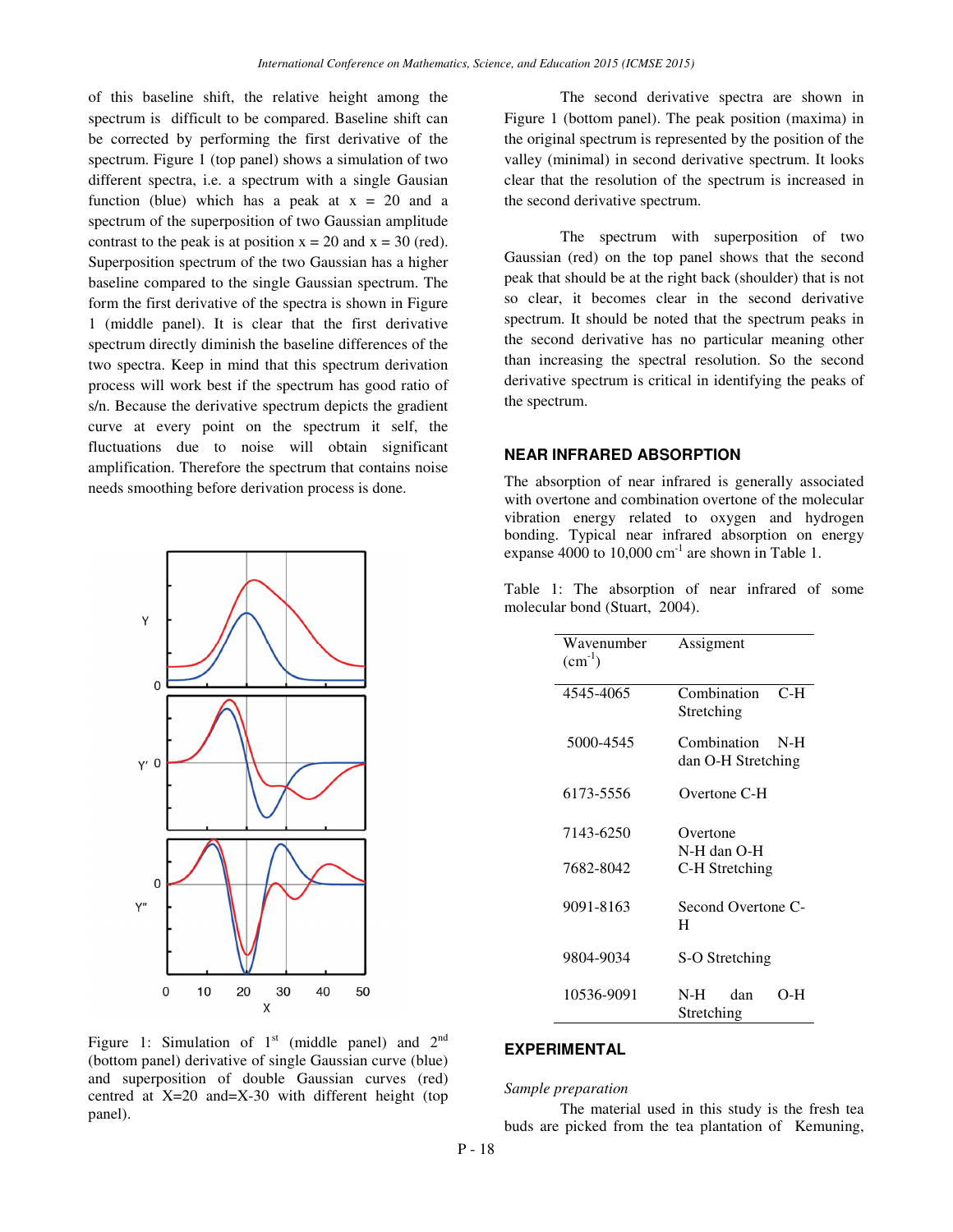Karanganyar, Indonesia. After being picked the young tea leaves are sorted into four parts, as shown in Figure 2: flowery orange pecko, orange pecko, pecko and stem. The parts that have been sorted of tea are further dried in the sun for 1 hour with the aim of reducing the water content. When sun drying, the tea is dried in the traditional way that is fried using pottery where the temperature is kept constant at  $60^{\circ}$ C. After the tea leaves are completely dry but not scorched, characterized by leaves which are easily crushed, the tea leaves are ground using a blender until the tea leaves become powder. Then the powder is sifted with mesh size no.3. Each kind of tea powder is stored in a different container, sealed to keep moisture from the air and is kept for 2 days. At this stage fermentation starts happening.

Figure 2: Tea bud (a) flowery orange pecko, (b) orange pecko, (c) pecko and (d) stem



#### *Near infrared spectral acquisition*

Instrumen NIR spectrometer BUCHI NIRFlex<br>N-500 were employed to measure SOLID N-500 were employed to measure transreflectance spectral in the region of  $4000-8000$  cm<sup>-1</sup> with 4 cm<sup>-1</sup>. Flowery orange pecko powder were devided into 30 parts and each part was mesured once. To improve s/n ratio the 30 spectral were then averaged. The process was repeated for orange pecko, pecko dan stem.

### *Data analysis*

 Transreflectan spectra of the four samples of tea that have been averaged lowered once to remove the baseline by first being smoothed using Savitsky-Golay technique with polynomial fit order 3at window length 11. The second derivative spectrum is done by being smoothed beforehand once again using the same techniques and parameters. The second derivative spectrum is aimed at improving spectral resolution which also increases the distinction power of spectrum among the samples. To distinguish the four second derivative spectra of the different parts of tea buds, every second derivative spectrum is to be subtracted with the second derivative spectrum of the stem.

#### **RESULT AND DISCUSSION**

Transreflectance spectra from four different sample namely flowery orange pecko, orange pecko,

pecko and stem in a region of  $4000 - 7500$  cm<sup>-1</sup> are shown in Fig. 3. Broad spectral features and typical absorption of the O-H bonding vibration appears around  $5227 \text{ cm}^{-1}$ . Random baseline shifts and multiplicative effects are also present. Direct comparisons of those spectra still difficult since the baseline shifts and multiplicative effects distracted spectral interpretation.



Figure 3: Transreflectance spectra of tea buds; flowery orange pekco (blue), orange pecko (green), pecko (red), and stem (black).



Figure 4:  $2<sup>nd</sup>$  derivative spectra of tea buds for flowery orange pekco (blue), orange pecko (green), pecko (red), and stem (black). All wavenumber given on top of the peak are representing CH bonding, except are indicated different.

To overcome such disadvantages  $2<sup>nd</sup>$  derivations were applied, resulting sharper structure spectra that are free from baseline shift as shown in Fig. 4. All spectra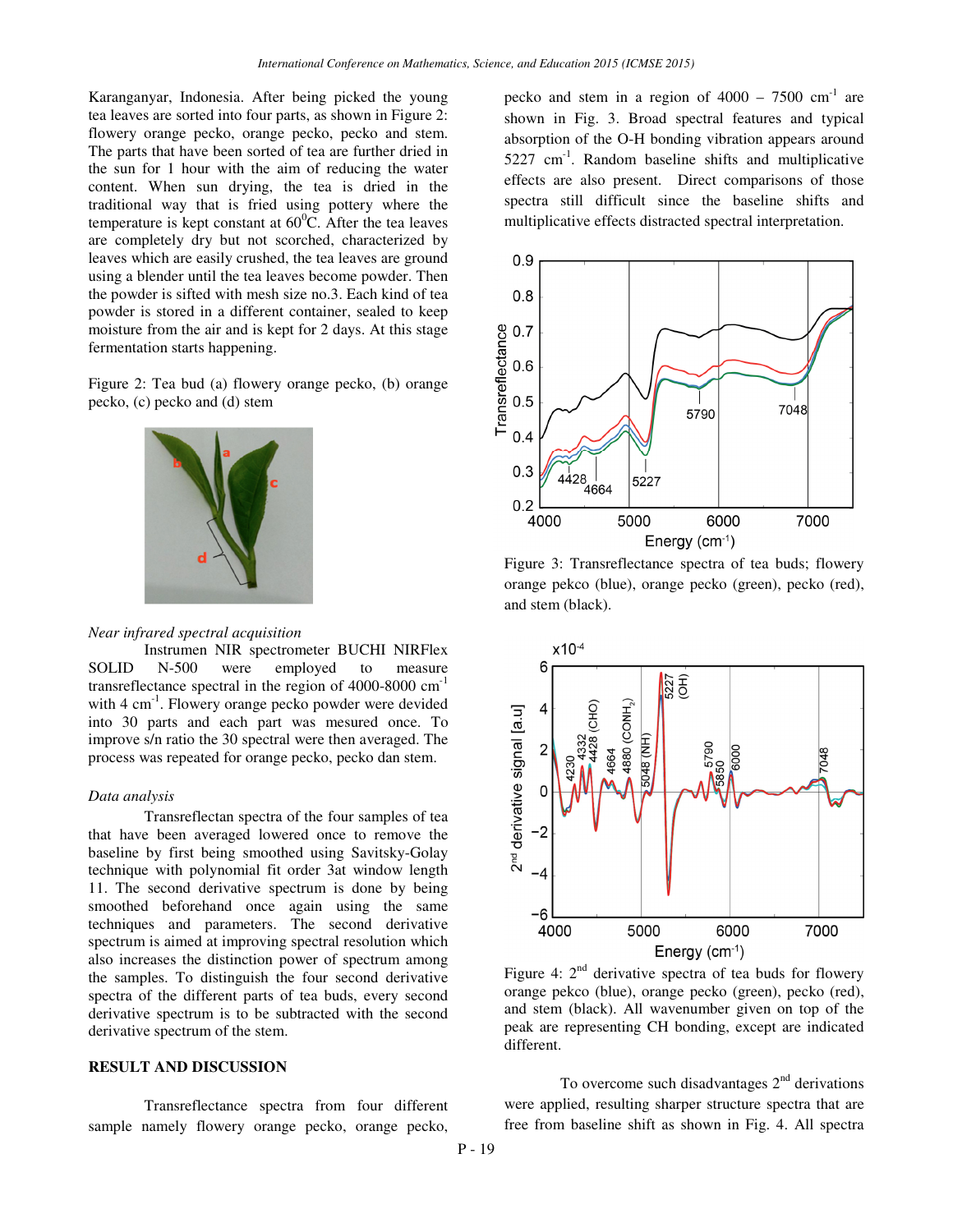clearly demonstrate similarity although small variations appear at around 7000 cm<sup>-1</sup>. In  $2<sup>nd</sup>$  derivative spectra, peaks indicating valley positions in transreflectance spectra.

No physical meaning given by valleys in  $2<sup>nd</sup>$ derivative spectra as they are only mathematical implication of defining sharper peaks. To enhance spectral variations among those samples, the spectrum from stem was then used as a relative baseline, which means the remaining three spectra must be subtracted by the spectra from stem. The results are shown in Fig. 5. In this figure, subtle different of each spectrum relative to the spectrum of stem were magnified.



Figure 5. Difference  $2<sup>nd</sup>$  derivative spectra of tea buds. Each of the  $2<sup>nd</sup>$  derivative spectra was subtracted by  $2<sup>nd</sup>$  derivative spectra of stem; lowery orange pekco (blue), orange pecko (green), pecko (red).

Signals in the positive side indicating absorptions in that particular wavenumber are larger than that of absorptions from the stem. Some peaks also broader as indicated by flowery orange pecko around 7000  $\text{cm}^{-1}$  and 5100  $\text{cm}^{-1}$ . Those broader peaks indicating that additional absorptions are present in that of particular sample that missing in stem. These unique features may be useful for marking or identification the uniqueness of certain property of flowery orange pecko, for example. This preliminary results need to be examined in more detail.

## **CONCLUSION**

Near infrared transreflectance spectra of the tea buds reflect variations for flowery orange pecko, orange pecko, pecko and stem. Broad spectral features of the spectrum, baseline shifts and multiplicative effect may be avoid by employing  $2<sup>nd</sup>$  derivative analyses. Since the spectrum of each parts of tea buds turned out to be quite similar then it is useful to compare all the spectra by the use of one reference spectrum as baseline. The reference spectrum may be taken from the set of the same spectra. It was found that flowery orang pecko exhibits unique absorption when compare to the other three parts of the tea buds although the origin the uniqueness need to further investigation.

### **REFERENCES**

- Andasuryani., Purwanto, Y. A., Budiastra, I. W., Syamsu, K. 2014. *Prediksi Kandungan Katekin Gambirv (Uncaria Gambir Roxb.) Dengan Spektroskopi NIR.* Jurnal Teknologi Industri Pertanian 24(1):43-52.
- Ditjen. P. 2015. *Membangkitkan Kejayaan Teh Indonesia.*http://ditjenbun. pertanian. go. id/berita-376- membangkitkan-kejayaanteh-indonesia. Diakses pada tanggal 3 September 2015.
- Edy, P. D, Mohamad, R. 2014. *Identifikasi Dan Autentikasi Jahe Merah Menggunakan Kombinasi Spektroskopi Ftir Dan Kemometrik*. AGRITECH, Jurnal IPB. Vol. 34, No.1
- Hattori, Y. Tajiri and M. Otsuka. 2013. *Tablet characteristics prediction by powder blending process analysis based on near infrared spectroscopy*. Jurnal Near Infrared Spectroscopy.
- Heise, H. 2001. *Clinical applications of nearand mid- infrared spectroscopy, in: Infrared and Raman Spectroscopy of Biological Materials*. Marcel Dekker: New York
- Jerry. W. J, Lois. W. 2007. *Practical Guide to Interpretive Near-Infrared Spectroscopy*. Taylor and Francis Group, Baco Raton London New York.